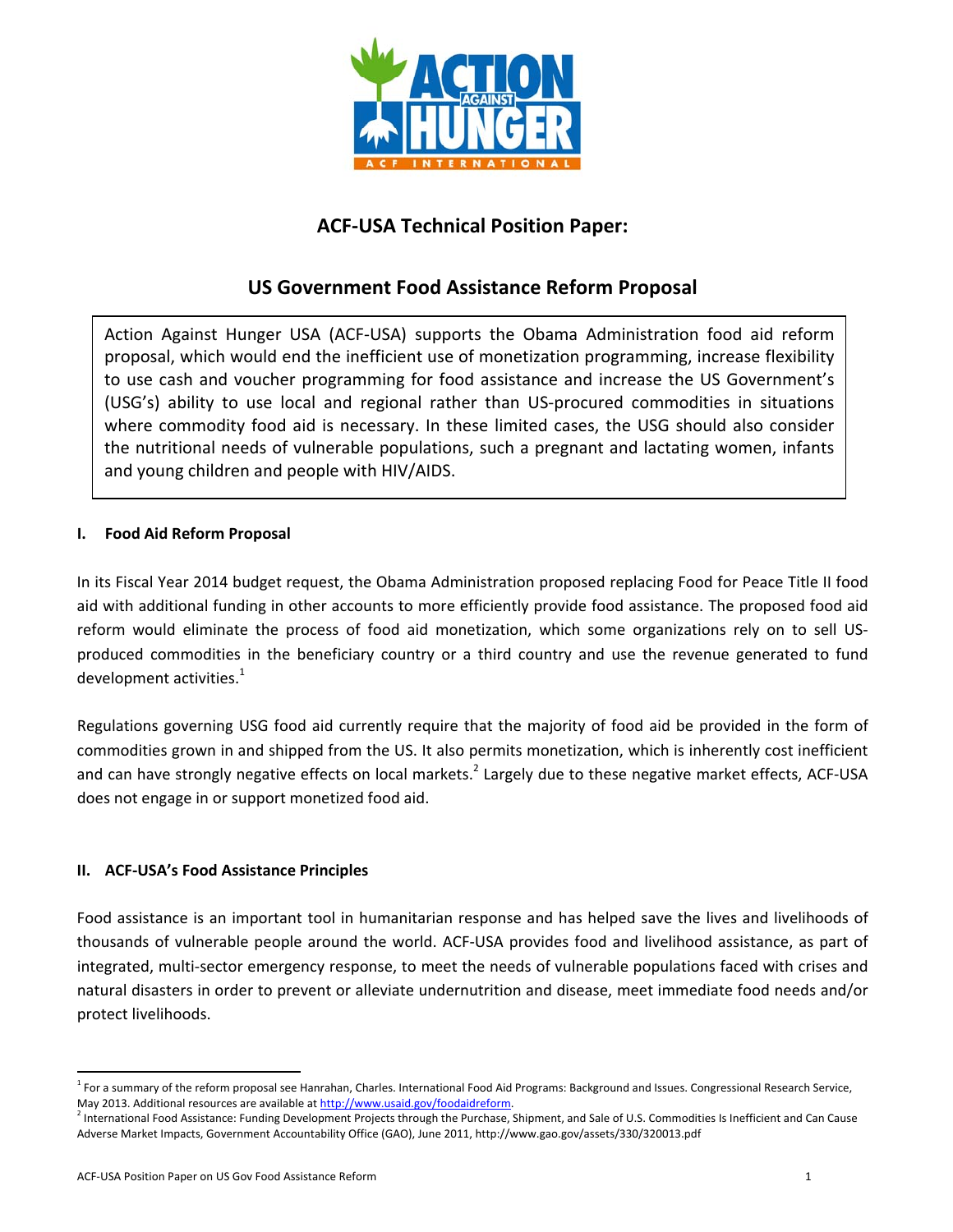In order to achieve our goal of eradicating undernutrition, ACF‐USA works in partnership with local organizations and communities to identify their priorities and develop appropriate local solutions to address acute and chronic hunger. ACF‐USA's humanitarian principles emphasize the need to consider beneficiary populations first and foremost, wherefore we seek to: (1) do no harm, (2) include small farmers, women farmers and traders and (3) promote local solutions and innovations that ensure the quality and appropriateness of food for nutritionally vulnerable populations.

Many food crises are due to vulnerable populations' lack of access to food rather than a lack of food availability in affected areas, prompting an evolution in food assistance in recent years towards the provision of cash or vouchers for direct purchase in the local market and exchange with designated local vendors, respectively, so that populations can meet their own food needs using the same market channels they would in stable times. In cases where commodity markets cannot function, are insufficiently integrated, or lack adequate supply, in kind (commodity) food assistance, or food aid, is more likely to be an appropriate response. Cash or voucher programming, unlike food aid, can offer families the flexibility required to meet multiple basic needs at the same time, to invest in livelihood recovery or to prevent them from selling off household assets to meet other needs. Food aid may also cause price fluctuations, inflation or deflation in local market systems, which may negatively affect local producers and retailers in the short-term and in the medium- to long-term, as well as vulnerable household consumers.

Cash‐based assistance is better able to contribute to holistic household needs and local market recovery after a crisis, and can lay the groundwork for a transition to market support and economic recovery initiatives. Market‐ sensitive interventions and direct market support to complement cash-based assistance may even improve on the status quo following a crisis, by supporting market integration between urban and rural areas, re‐establishing consistent food supply to the affected area, and encouraging uptake of local products rather than imported products.

The nutritional value of food assistance programs has improved over time, with endorsements of food fortification policies beginning in 1996<sup>3</sup>; yet the approach still encounters a number of limitations in achieving the nutritional value needed to sustain the nutritional status of beneficiaries. Even if all household members do consume the food they are given—which is hardly guaranteed, as food aid may be sold, shared with other households, or distributed unequally within the household—US‐produced staple foods are often unsuited to local food preferences and may not meet the nutritional requirements of certain household members such as pregnant women and young children.<sup>4</sup> Reviews and testing have indicated the need to explore alternative approaches to ensure the appropriate nutritional value is met, especially for vulnerable groups.<sup>5</sup>

In circumstances where food aid is an appropriate emergency response, local and regional purchase from other parts of the affected area, country or neighboring countries should be prioritized over US purchase.

<sup>&</sup>lt;sup>3</sup> International Food Assistance: Better Nutrition and quality control can further improve US food Aid<br><sup>4</sup> USAID (2011). Delivering improved nutrition : recommendations for changes to US food aid products and programs. T Nutrition Science and Policy, April 2011.

 $<sup>5</sup>$  Ibid.</sup>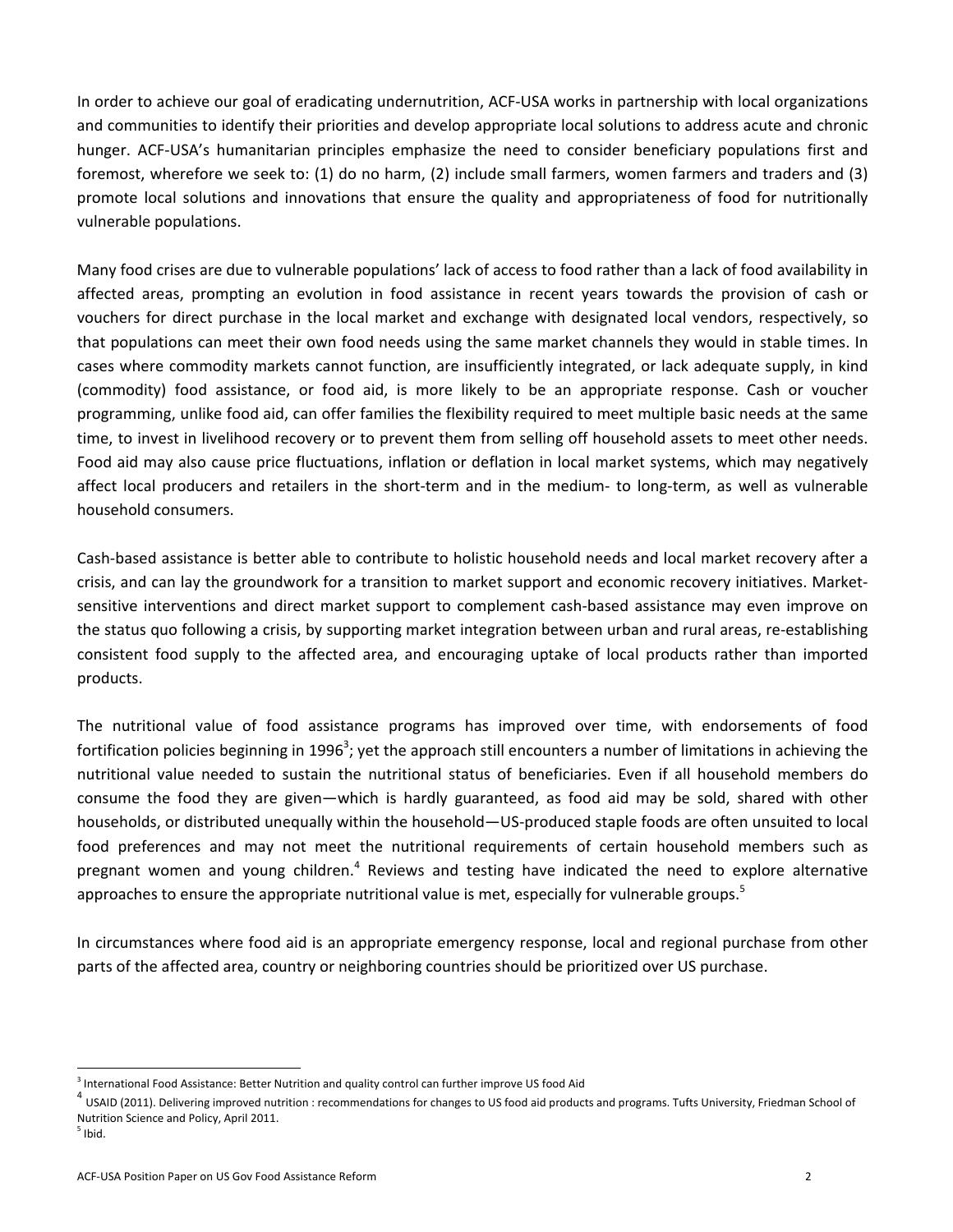#### **III. ACF‐USA Position on Food Assistance Policy**

ACF‐USA supports the current food assistance reform proposal, which allows for additional flexibility in selecting cash‐based programs or local and regional procurement rather than US‐produced commodities. The aforementioned principles that inform our food security, livelihoods, and nutrition responses are at odds with the concept and approach of monetization. ACF‐USA also recommends that the US Government continue to take steps to increase the nutritional value and flexibility of food assistance, prioritizing cash‐based assistance whenever appropriate, to best respond to identified needs.

#### **Assessment and selection of response modality:**

- Comprehensive assessment—including needs, markets, risks and preferences—should always be the starting point for deciding whether and what type of food assistance is required in a food crisis or humanitarian response. Market analysis will determine the scope for, and potential impacts of, in‐kind assistance, local and regional procurement of food commodities or cash‐based interventions to ensure that beneficiaries are able to access goods and services, opportunities for supporting smallholder farmers and local markets in affected countries and regions are leveraged to scale, and potential negative impacts on markets are avoided.
- Cash‐based assistance in food crises should be privileged over in‐kind assistance wherever feasible and appropriate, as confirmed by the above assessments and standard "food or cash" decision trees<sup>6</sup>. Cashbased interventions offer flexibility and efficiency and support the dignity and agency of affected households to meet their needs, as well as the longer term recovery of local markets. Cash-based interventions to re‐establish supply, such as re‐establishing trade routes from rural to urban areas of a country rather than relying on imports may even contribute to improved market linkages and thus local livelihoods following crisis. When food aid is necessary, agencies and governments should prioritize local and regional purchase of commodities over procurement of US‐produced commodities.
- While humanitarian response, particularly in cases of acute local food shortages, may occasionally justify food shipments from overseas during the initial stages of crisis, multi-year in-kind food assistance is rarely justified. The focus of donors and implementing partners should be on building resilience to acute or protracted crisis by supporting and developing local food and market systems, rebuilding and strengthening local livelihoods and empowering communities using local skills, trades and resources.
- Monetization of food aid should not be used, based on its inefficiency in delivering aid and its strongly negative impact on local markets<sup>7</sup>.

<sup>&</sup>lt;sup>6</sup> See e.g. DG ECHO Funding Guidelines, "The Use of Cash and Vouchers in Humanitarian Crises," March 2013; Barrett, Lentz and Maxwell for CARE, "A Market Analysis and Decision Tree Tool for Response Analysis: Cash, Local Purchase, and/or Imported Food Aid? The Decision Tree Tool," 2007.  $^7$ The above-cited GAO report found that "the inefficiency of the monetization process reduced funding available to the U.S. government for development projects by \$219 million over a 3-year period" and that "USAID and USDA cannot ensure that monetization does not cause adverse market impacts because they monetize at high volumes, conduct weak market assessments, and do not conduct post-monetization evaluations." International Food Assistance: Funding Development Projects through the Purchase, Shipment, and Sale of U.S. Commodities Is Inefficient and Can Cause Adverse Market Impacts, GAO June 2011.